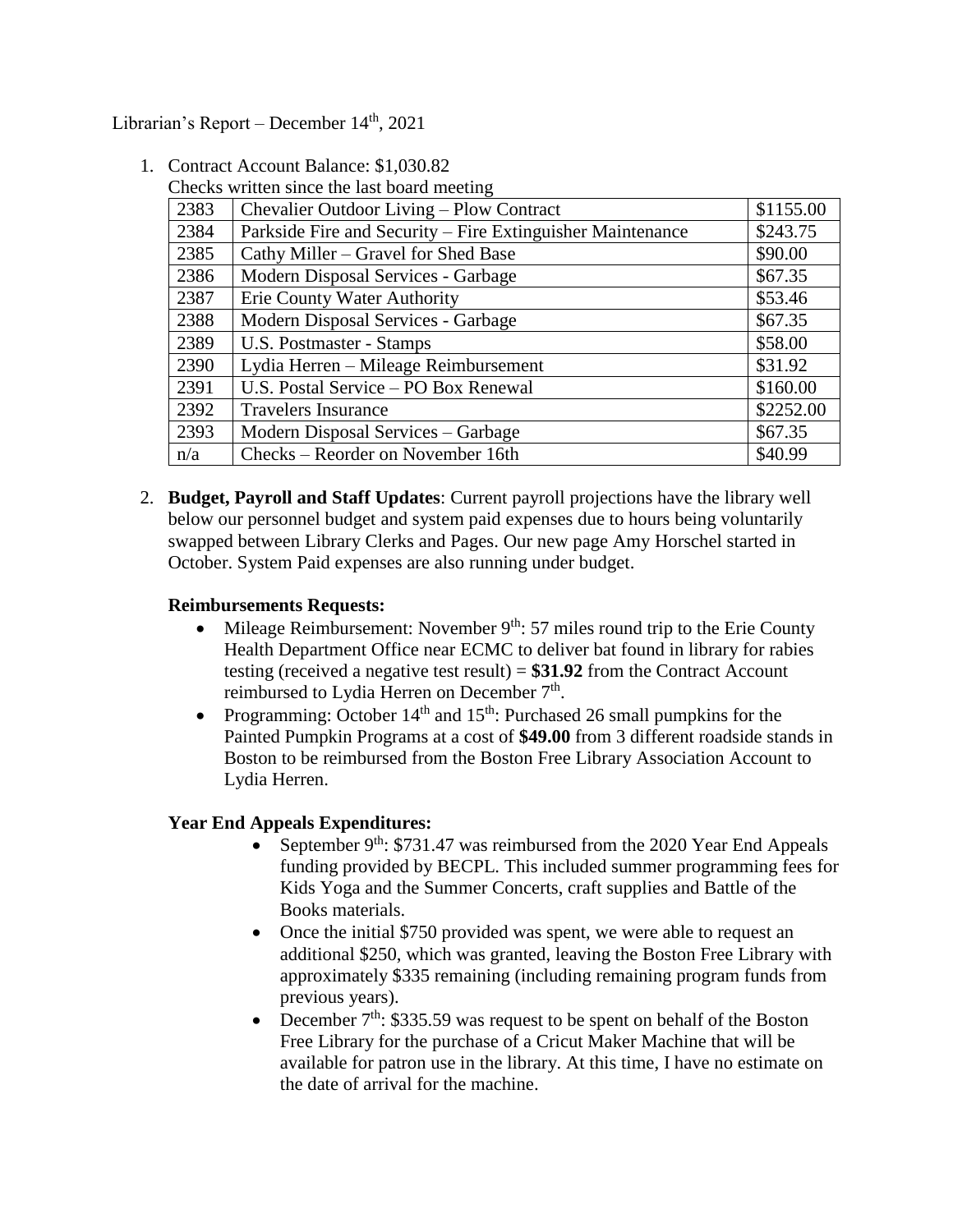## **Program Equipment and Facility Improvement Initiative:**

The 8x8 shed has been delivered, additional security cameras installed to cover the outdoor programming space and library parking lot, and the electrical line for the outlet to the backyard has been installed. All completed projects have been paid for.

Unfortunately the weather did not cooperate to get the parking lot re-sealed and striped this year, but it will be completed as soon as possible in the spring.

The only other remaining purchase included in this funding is the set of plastic Adirondack chairs that should once again be available from Lowes or Home Depot in the spring.

## **Community/Neighborhood Development Funding:**

The Erie County 2022 Budget passed last week. Thanks to Legislator Mills, libraries in his district, including Boston, will each receive an additional \$2,000 under the Community/Neighborhood Development line. I have reached out to his office to thank him for his support and was told there are no restrictions on the use of the funding but it may take several months to receive the funds. A letter of acknowledgment should be sent when the check is received.

# 3. Statistics:

**New Library Cards**: Since the beginning of September we have had 24 new library card users sign up at Boston.

| <b>Library Visits:</b> November: 940 visits | YTD: 12,619 | % change: 22.9% |
|---------------------------------------------|-------------|-----------------|
| <b>Circulation:</b> November: 1,693 items   | YTD: 22,260 | % change: 3.9%  |
|                                             |             |                 |

### **Programming:**

| Age               | Number of | YTD | Number of | <b>YTD</b> |
|-------------------|-----------|-----|-----------|------------|
|                   | Programs  |     | Attendees |            |
| Children 5 and    |           | 16  |           | 101        |
| under             |           |     |           |            |
| Children 6-12     |           | 10  |           | 94         |
| Teens             |           |     |           | 95         |
| Intergenerational |           |     | 26        | 157        |
| <b>Adults</b>     |           |     |           | 135        |

## In Library Group Programs in November

Other Programs:

Self-Directed (Take and Make Kits): 652 Library One-on-One Programs (Therapy Dog Sessions): 136 Adult Technology One-on-One Assistance: 41 Virtual Recordings: 46 Programs 5,328 Views

## 4. Building Maintenance

- a. Bat Exclusion
	- i. Witzend completed the bat exclusion work on September  $8<sup>th</sup>$ , however, we have continued to have occasional issues with bats in the building,